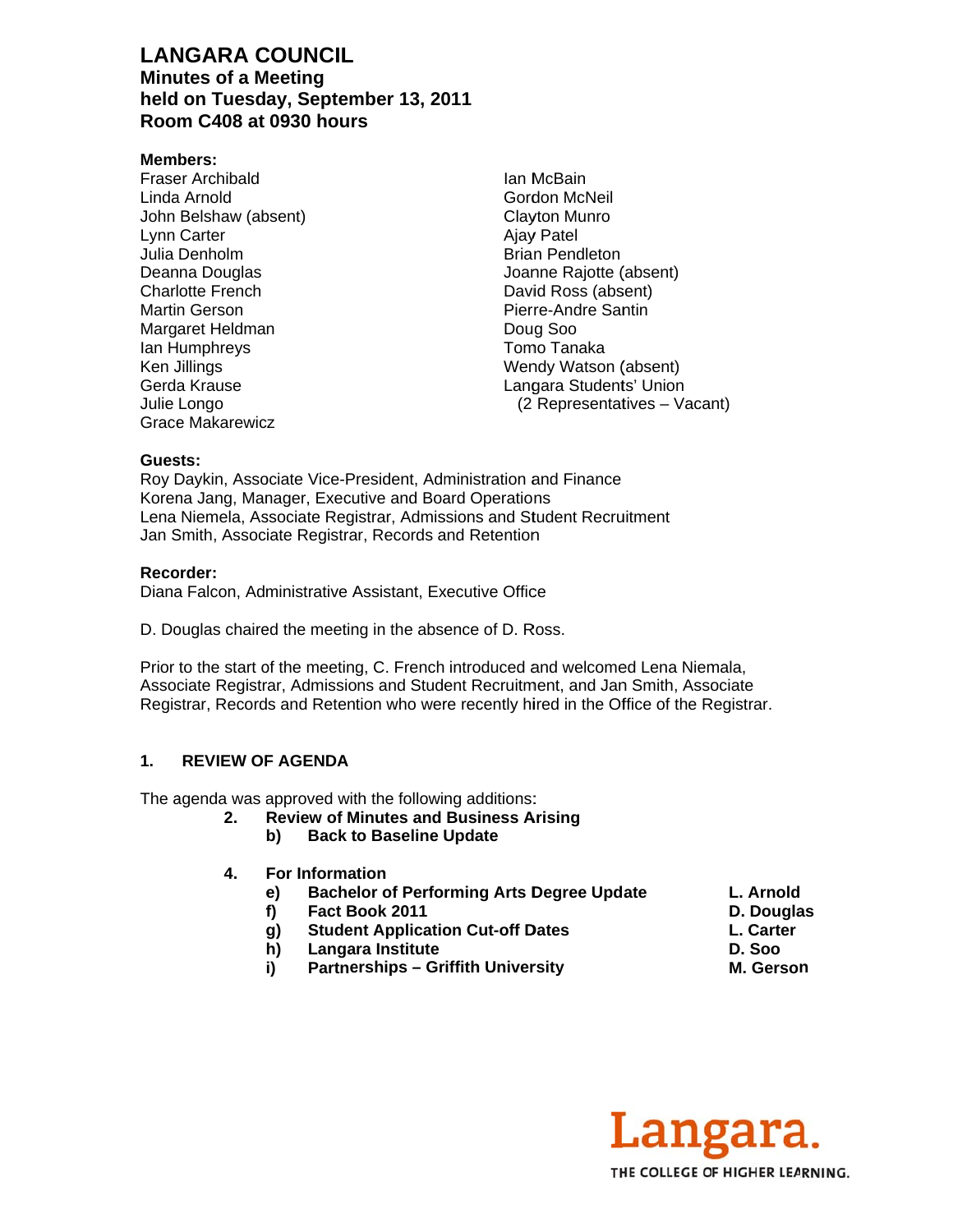## **2. REVIEW OF MINUTES AND BUSINESS ARISING**

#### **a) Draft Minutes of the Meeting held June 21, 2011**

The Minutes of the Meeting held on June 21, 2011 were accepted.

#### **Business Arising**

#### **Back to Baseline Update**

In response to a member's query, C. French provided an update on the Back to Baseline project and noted the following:

- the work to date has focused on analysis of the systems, data configurations, and related business processes.
- The first round of testing will begin the week of Sept. 26 with a mock registration.
- The new web application will go live on October 20, 2011 for applications to the Summer 2012 semester. With the web application will be the ability for students to indicate their intended program of study for all credentials. This will allow the Office of the Registrar to gather education goal information for Arts and Science students as well as those applying to limited enrolment programs.
- The Banner schedule and catalogue modules will go live in November 2011. These modules will be almost invisible to those involved in regular studies and outside Registrar and Enrolment Services.
- The rest of Baseline Banner is scheduled to go live in early March 2012.

It was agreed that the Back to Baseline project update will remain a standing item on the agenda under Business Arising.

#### **3. CURRICULUM ITEMS**

#### **a) Education Council Meeting held on June 21, 2011**

G. Krause highlighted the summary report of the Education Council meeting held on June 21, 2011 noting program and course changes; new courses in Physics and Astronomy; discontinued courses; draft Honorary Fellowship policy approved in principle; academic dates to allow a full five-day spring break; and the modification of a Continuing Studies certificate program to allow for 100% online delivery.

There were no items with financial implications.

The Education Council Summary Report for June 21, 2011 was received for information.

#### **4. FOR INFORMATION**

#### **a) IT Roadmap**

D. Douglas announced that the Information and Educational Technology System (IETS) department has been renamed the Information Technology (IT) department. P. Santin made a detailed presentation on the project underway by the Information Technology department which focus on Customer Service, Applications and Core Architecture. In response to a member's query, he noted that the WIFI access problems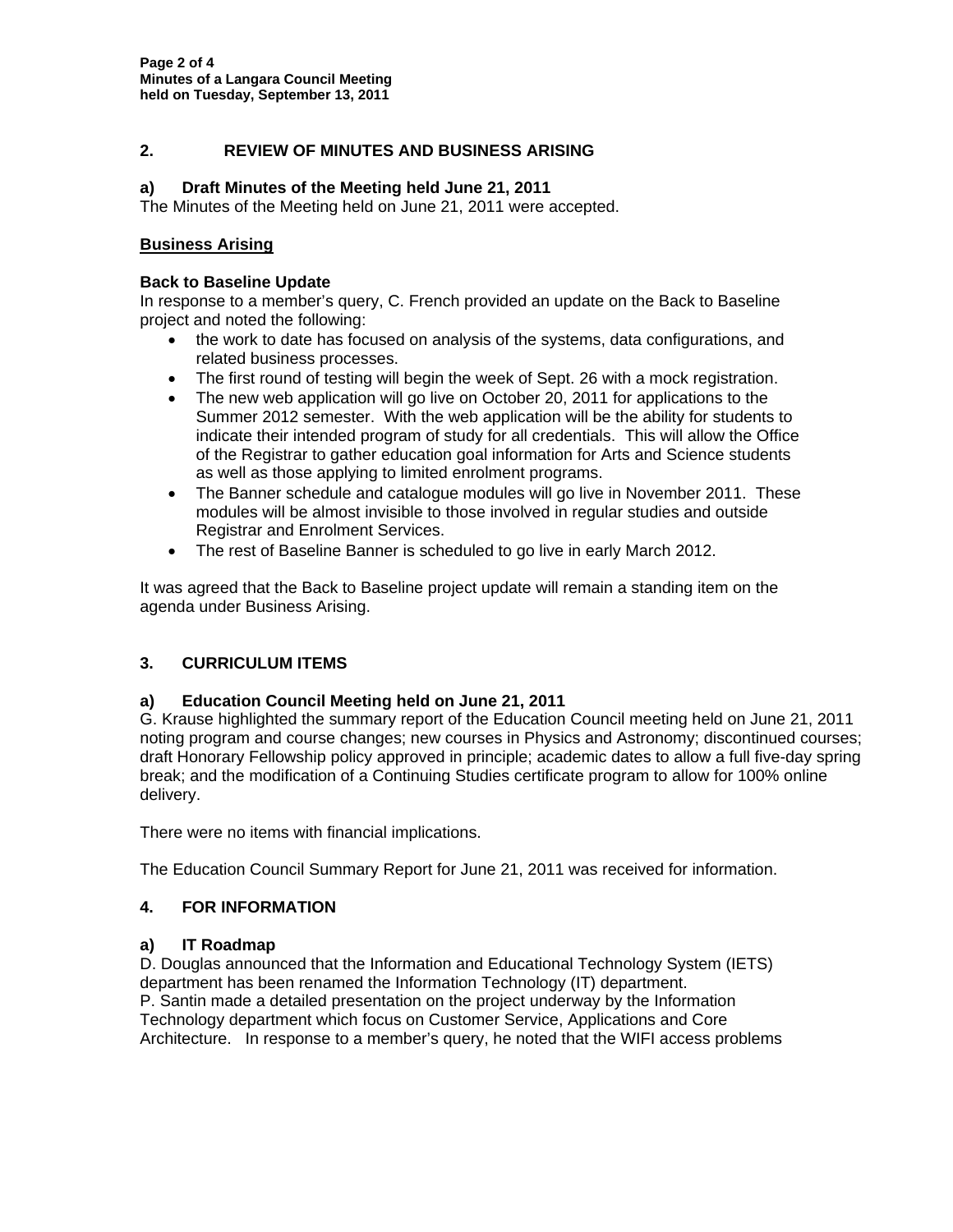which occurred at the beginning of the semester should be resolved once new technology is implemented.

# **b) Access Copyright Update**

G. Makarewicz provided an update on Access Copyright noting that the interrogatories issued by Access Copyright were completed by institutions by the start of summer. The Association of Canadian Community Colleges (ACCC) and the Association of Universities and Colleges of Canada (AUCC), representing their respective institutions, remain opposed to the proposed tariff. UBC has opted out of Access Copyright but to date colleges have not taken similar action as it is hoped that the matter will be resolved.

Appreciation was conveyed to all who responded to the interrogatories and members were invited to contact G. Makarewicz for further information.

# **c) 2012-2013 Budget Timeline**

R. Daykin highlighted the 2012-2013 Budget Timeline attached to the agenda for information.

# **d) Langara Council Meeting Dates 2011-2012**

D. Douglas highlighted the 2011-2012 Langara Council meeting dates attached to the agenda for information.

## **e) Bachelor of Performing Arts Degree**

L. Arnold distributed at the table a document which provided an update on the Bachelor of Performing Arts Program (a copy is attached to these minutes). She announced that the Bachelor of Performing Arts Steering Committee has retained the services of Marcus Youssef who will be working with the four partner institutions (Capilano University, Douglas College, Langara College and Vancouver Community College) to launch the program at the host site, Capilano University, in May 2012. Degree program host sites will rotate as space permits. M. Youssef will begin to contact the essential service areas at each institution to move this project forward.

# **f) Fact Book 2011**

D. Douglas announced that the Fact Book 2011 is available online through the myLangara portal under the "Employees" tab.

#### **g) Student Application Cut-off Dates**

In response to a member's query, C. French provided an update on the acceptance of student applications and noted that there is currently no specified application cut-off date. Discussion ensued and it was agreed that C. French and M. Gerson would meet to discuss the matter and provide an update at a future Langara Council meeting.

### **AGENDA ITEM - PENDING**

#### **h) Langara Institute**

D. Soo distributed a pamphlet titled "Learning is integral to living" as part of the Langara Institute "Week of Learning" event being held October 1-6, 2011. The Langara Institute is an educational resource to the communities around campus and beyond with a goal to engage the diverse members of communities in meaningful learning.

He also distributed a pamphlet titled "Engage in a series of ideas" which highlights the Langara Lecture Series being held from September 14 – December 1, 2011. The Lecture